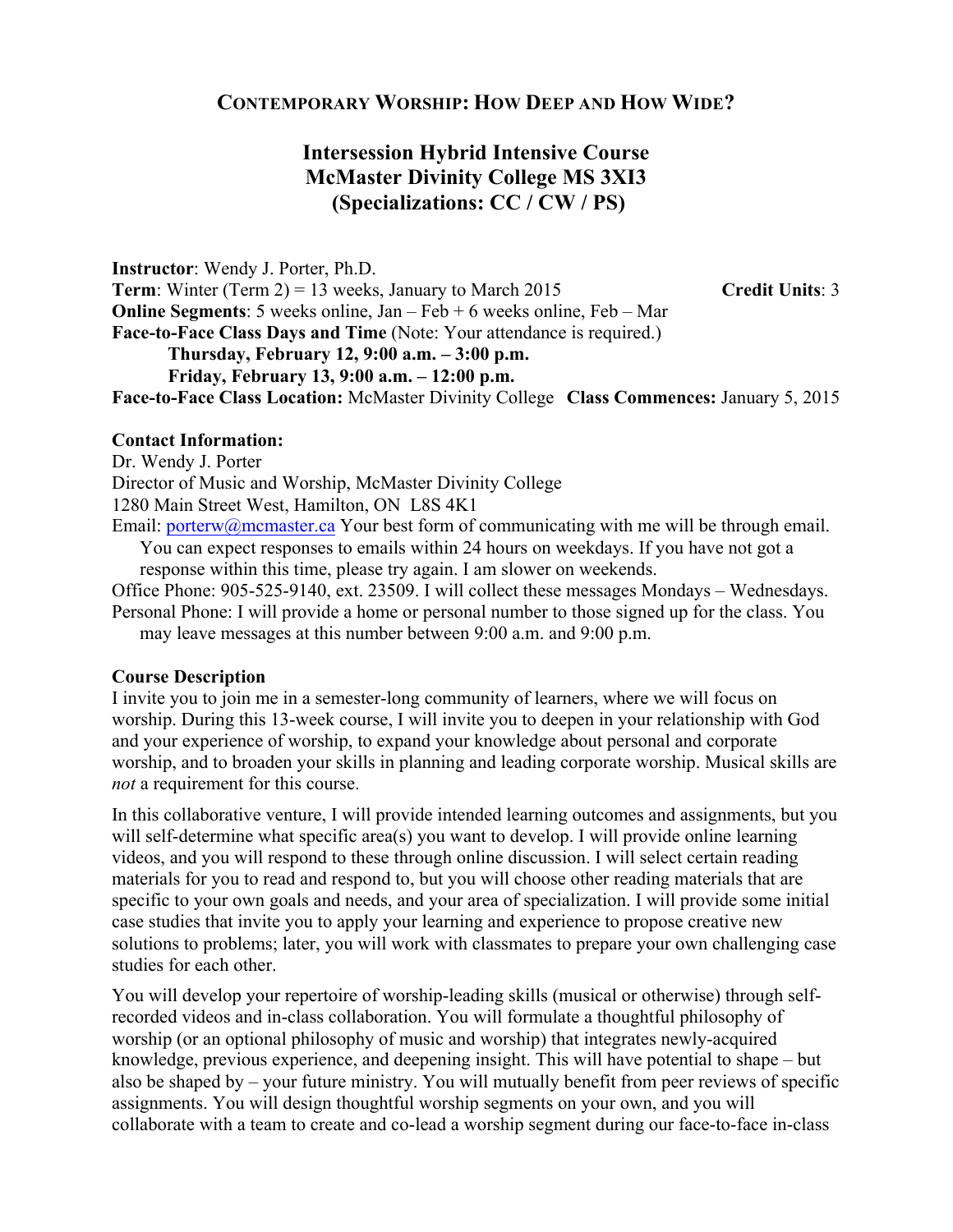days. We will meet together for 1½ days to engage more deeply in teaching times, group interaction, corporate worship, and practical skills. Throughout this course, you will be invited to track and reflect on your learning and development through a Learning Portfolio. You will select a final paper or creative project that helps you to accomplish your own specialization goals.

We each have something to learn about how we worship God, as well as the ministry of guiding other worshipers, whether we are new to it or have been doing it for many years. I expect that when we actually meet God face-to-face, we will all realize how much we had not yet discovered. Meanwhile, this class is designed to facilitate our ongoing learning, and to challenge each of us to move towards worship that is far deeper and wider than we could have imagined.

## **People Who Might Be Interested in this Course**

You are…

- … a layperson who is interested in how your church worships together.
- … a minister who oversees or plans worship.
- … a pastor who struggles with what your worship teams are doing, or are not doing.

… a volunteer who has been involved in worship-planning or leading, and needs new inspiration.

… a musician who needs to develop a larger range of skills.

… a non-musician who wants to step up in areas where you are gifted or simply see needs.

… a member of a small congregation, and you are willing to be involved but nervous about your abilities or lack of experience.

… a youth or camp worker, a children's ministry worker, a volunteer at a local mission, a short-term missioner, and you are aware that every skilled or willing person needs to help.

… a thoughtful observer of worship in your church and the church at large, and you want to develop greater understanding about it.

… an MDC student who needs another course, so why not?

## **Specializations**

Specializations at MDC are made up of a minimum of six approved one-term core courses (18 units) for the MDiv or MTS, and do not need to fall within a single division. Students are encouraged to tailor their specializations to their own needs, in consultation with their advisors. There is a default specialization for the MDiv (Pastoral Studies) and for the MTS (Christian Worldview), if you have not selected one of the others, as well as the opportunity (in consultation with the Dean) to create one's own specialization suited to unique ministry needs.

This particular course fulfills requirements in the following specializations:

**CC = Church and Culture**. This specialization addresses the interface of the Church and contemporary world, and includes courses in Christianity and culture, missions, development, evangelism, the emerging church, cultural context, preaching, worship, and related approved courses. This specialization is designed for youth pastors, denominational leaders, church planters, cross-cultural ministry, NGO work, and other developmental and culturally sensitive ministries.

**CW = Christian Worldview** (default specialization for MTS). This specialization includes an unspecified mix of courses in any area or areas of the curriculum that the student believes are required for ministry. This specialization is designed for para-church ministries, lay ministry leadership, and general theological studies for anyone interested in developing advanced theological competence.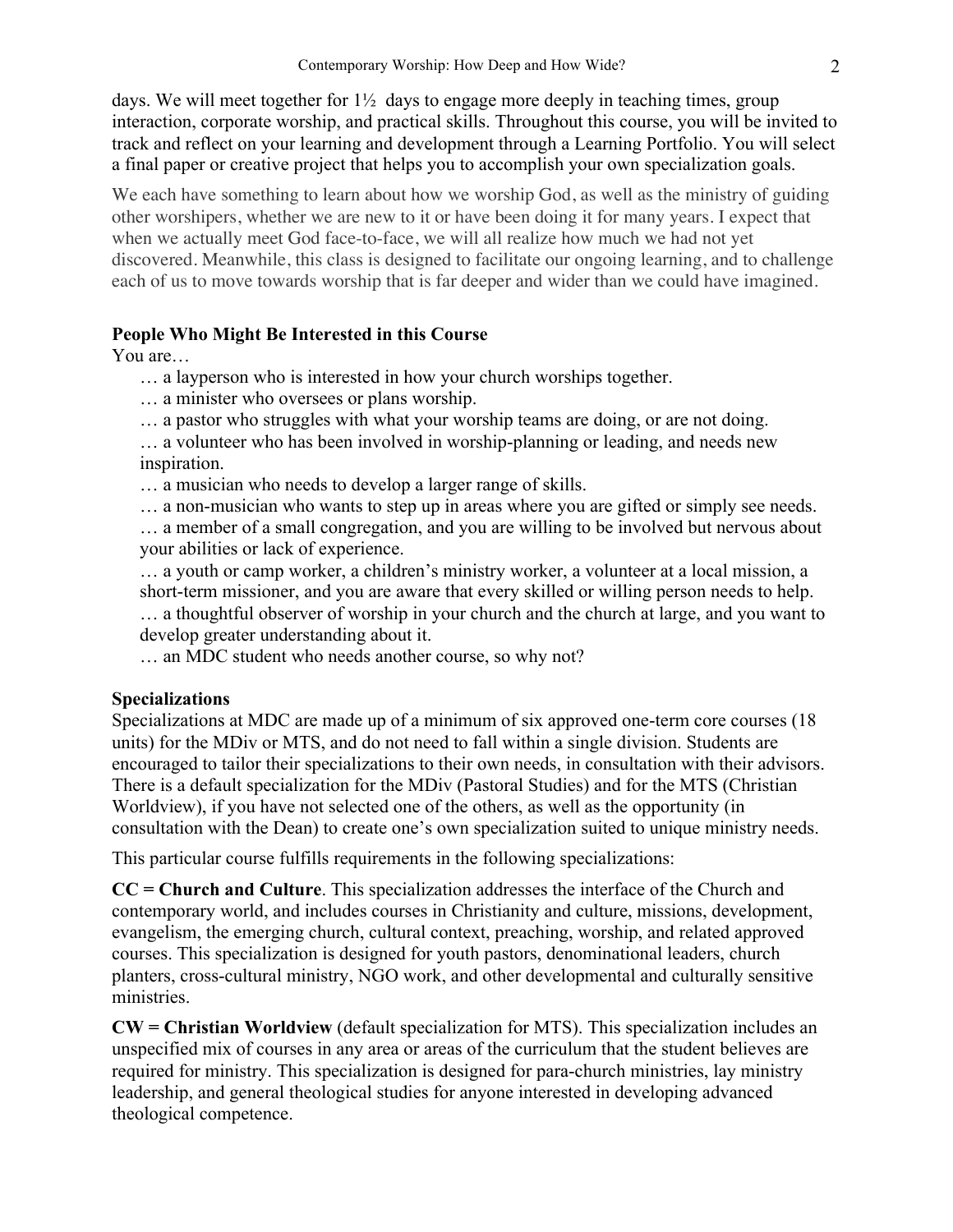**PS = Pastoral Studies** (default specialization for MDiv). This specialization includes an unspecified mix of courses in areas of the curriculum that the student believes are required for ministry, including at least one course in preaching. This specialization is designed for senior/associate pastors, lead pastors, and other full-time vocational ministers with primarily leadership responsibilities. This option allows the greatest flexibility in terms of required focus courses, development of personalized studies that suit vocational aims of the student, and optimal use of available courses in regular, weekend, and hybrid format, or summer courses.

**SS = Specialized Studies**. This specialization allows the student, in consultation with the Academic Dean, to create a specific focus area that is not covered by the others.

## **Intended Learning Outcomes**

Through online learning videos, reading, class discussions, hands-on projects, face-to-face teaching and collaborative learning, group presentations and interactions, and projects or papers, by the end of this course you should fulfill the following intended learning outcomes:

The KNOWING–BEING–DOING paradigm (see also a colourful conflation of circles in the electronic version of this syllabus):



This is the paradigm of learning that guides our approach at MDC. Some assignments and interactions in this particular course may be focused on one of these three components, but many will have potential to connect all three points in this triangle of learning. My hope for you is that your increasing knowledge (KNOWING) and practical application (DOING) will both develop from and ultimately re-shape who you are as a believer and worshiper (BEING).

## Intended Learning Outcomes

You will…

- 1. Identify personal learning goals in the area of worship and worship-leading, engage in ongoing assessment of your goals, and be able to show growth in them.
- 2. Appreciate more fully how knowing, being, and doing are interwoven in worship.
- 3. Apply increased depth, knowledge, and expertise in worship-leading, including detailed components such as a Call to Worship, Scripture Reading, and a Benediction.
- 4. Design creative and well-thought-out services of worship, both individually and collaboratively.
- 5. Analyze specific worship case studies, identify problems and challenges, and apply your learning to propose insightful and creative solutions.
- 6. Know how to evaluate and encourage collaborative worship-planning and leading.
- 7. Speak confidently about your own philosophy of worship that brings together various aspects of knowing, being, and doing.
- 8. Feel accomplishment in either having researched an area of personal interest, or having designed an artistic or creative project, that fulfills one or more of your learning goals and assists you in your ministry specialization.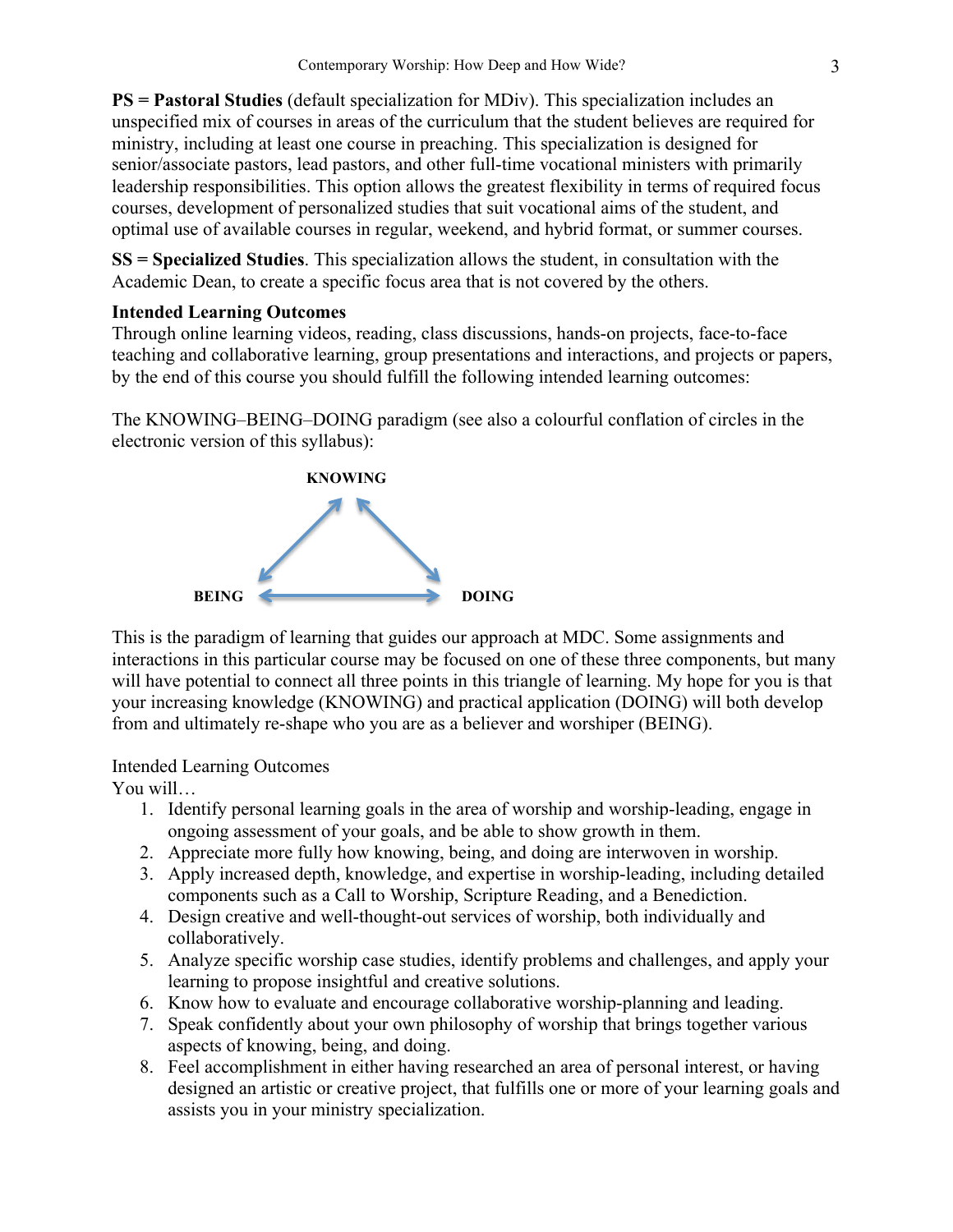#### **COURSE TEXTBOOKS**

## **Required Textbooks for this Course:**

#### **KNOWING**

**1.** Ross, Allen P. *Recalling the Hope of Glory: Biblical Worship from the Garden to the New Creation*. Grand Rapids, MI: Kregel Academic, 2006. This book is chosen to help you develop knowledge about worship from a biblical perspective.

#### **BEING**

**2.** Packer, J. I. *Knowing God***.** Downers Grove, IL: InterVarsity Press, 1973.

This book is chosen as a book to challenge and shape your "being" as a worshiper. This is something of a classic work. Students who have read it previously are encouraged to find an alternate book that prompts deep reflection not only on knowing about God ("knowing") but also encountering God in such a way that it changes who you are ("being") and how you respond to him ("doing"). Make this book selection in consultation with the professor.

#### **DOING**

**3.** Cherry, Constance M. *The Worship Architect: A Blueprint for Designing Culturally Relevant and Biblically Faithful Services*. Grand Rapids, MI: Baker Academic, 2010. This book is chosen as one model of how to approach planning and leading worship.

#### **Self-Selected Texts: 1 Final Textbook + 5 Articles Relevant to Your Specialization:**

**4. One Book:** Choose one other book (in consultation with the professor) as your main textbook for the second half of the semester. This book is to be substantive in nature, and relevant to your specialization or specific goals for the class. Select and obtain this book by Week 3 of the course.

**5. Five Articles:** Select 5 articles or individual chapters for the remainder of your class reading that supplement your learning in one or more areas of KNOWING, BEING, and DOING, and that bring together the subject of this class and your own area of specialization. Choose items that are 10-15 pages in length. Select and obtain these by Week 3 of the course.

You are encouraged to purchase your textbooks from the Divinity College's book service, READ On Books, Room 145, McMaster Divinity College. Bernice Quek provides these books at reasonable prices as a service to the Divinity College, and students that enroll in a class but purchase their books elsewhere make reasonable planning difficult. Texts may be purchased on the first day of class and are available for advance purchase at READ On Bookstore, 304 The East Mall, Suite 100, Etobicoke, ON M9B 6E2; phone 416-620-2934; fax 416-234-8840; e-mail books@readon.ca. website: http://www.readon.ca

**Successful Completion of this Class for Credit** requires that each of the assignments be attempted and that you participate fully in both of the Face-to-Face Class Days. Failure to make a valid attempt to complete these requirements may constitute grounds for failure of the course.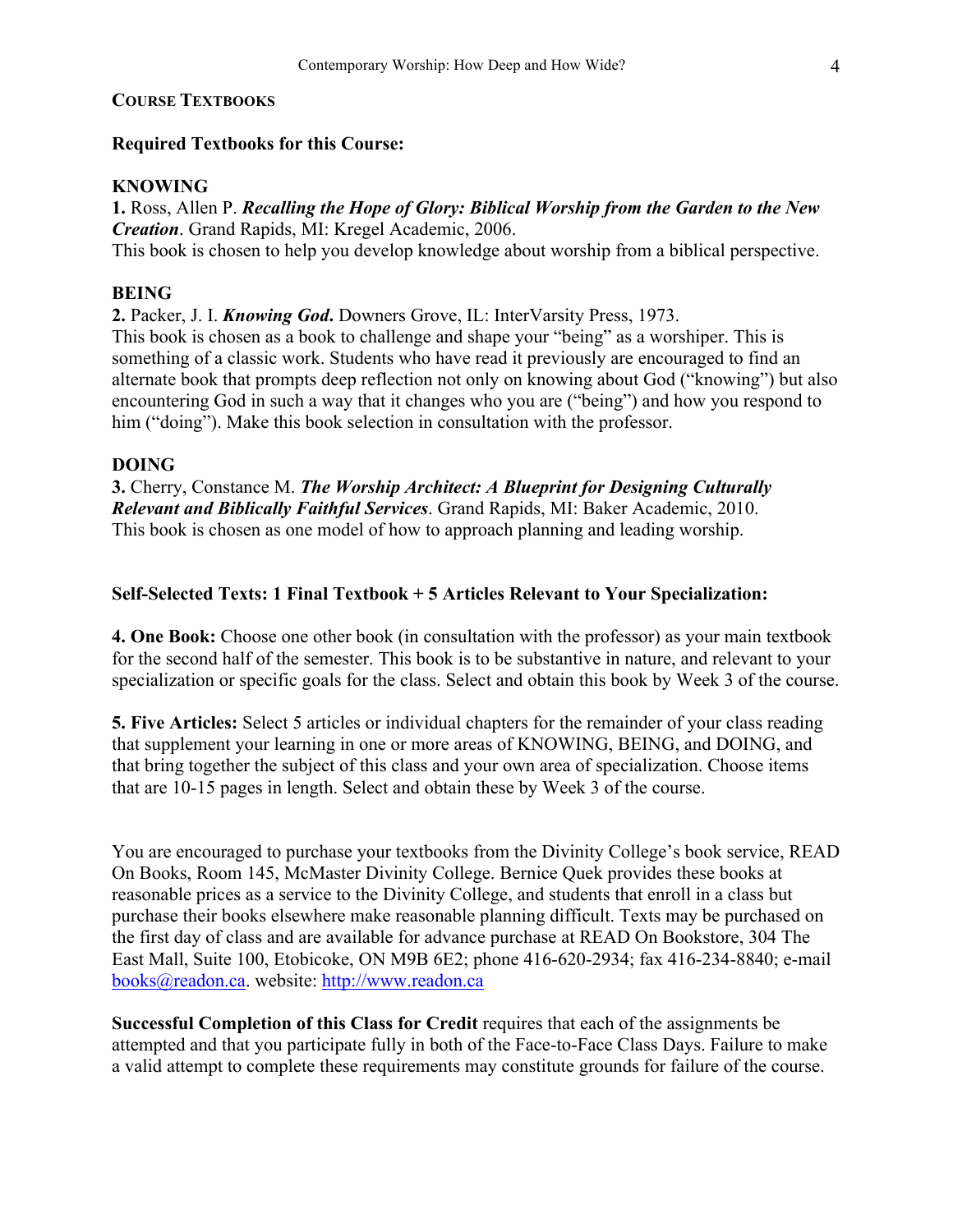#### **WEEKLY THEMES:**

Week 1: Monday, January 5 – Sunday, January 11, 2015 **I Am Called to Worship** Week 2: Monday, January 12 – Sunday, January 18, 2015 **The Church… Called to Worship** Week 3: Monday, January 19 – Sunday, January 25, 2015 **Biblical or Cultural Paradigms?** Week 4: Monday, January 26 – Sunday, February 1, 2015 **Sacrificial Offerings** Week 5: Monday, February 2 – Sunday, February 8, 2015 **Worship with Thanksgiving and Joy** Week 6: Monday, February 9 – Sunday, February 15  $=$  Face-to-Face Class Days: Thursday and Friday, February  $12 - 13$ **Face-to-Face Day 1: Thursday, February 12, 9:00 a.m. – 4:00 p.m.** *Opening Worship* 1. **The Personal Worship Life of the Worship Leader** 2. **Can We Worship in Sorrow and Lament?** 3. *Assignment C: In-Class Teams – Worship Prep + Leading Worship Segments, Take 1* Teams – Self-Assessment, Peer Review, Instructor Observations 4. **Telling a Story in our Worship** 5. **Technical Skills** (TBA)

*Closing Worship*

**Face-to-Face Day 2: Friday, February 13, 9:00 a.m. – 12:00 p.m.**

*Opening Worship*

1. **Worship Music…and Worship with***out* **Music**

2. *Assignment C: In-Class Teams – Leading Worship Segments, Take 2* Teams – Self-Assessment, Peer Review, Instructor Observations

3. **Worship Case Study #4** (TBA)

4. **On Being a Worship "Guide"**

*Closing Worship*

[Reading Week: Monday, February 16 – Friday, February 20] Week 7: Monday, February 23 – Sunday, March 1, 2015 **Worship and Prayer** Week 8: Monday, March 2– Sunday, March 8, 2015 **Worship at the Table** Week 9: Monday, March 9 – Sunday, March 15, 2015 **Worship and Evangelism** Week 10: Monday, March 16 – Sunday, March 22, 2015 **Worship in Diversity, Part 1: One Voice, Many Harmonies** Week 11: Monday, March 23 – Sunday, March 29, 2015 **Worship in Diversity, Part 2: One Place, Many Languages** Week 12: Monday, March 30 – Thursday, April 2, 2015 **Going Out with Blessing**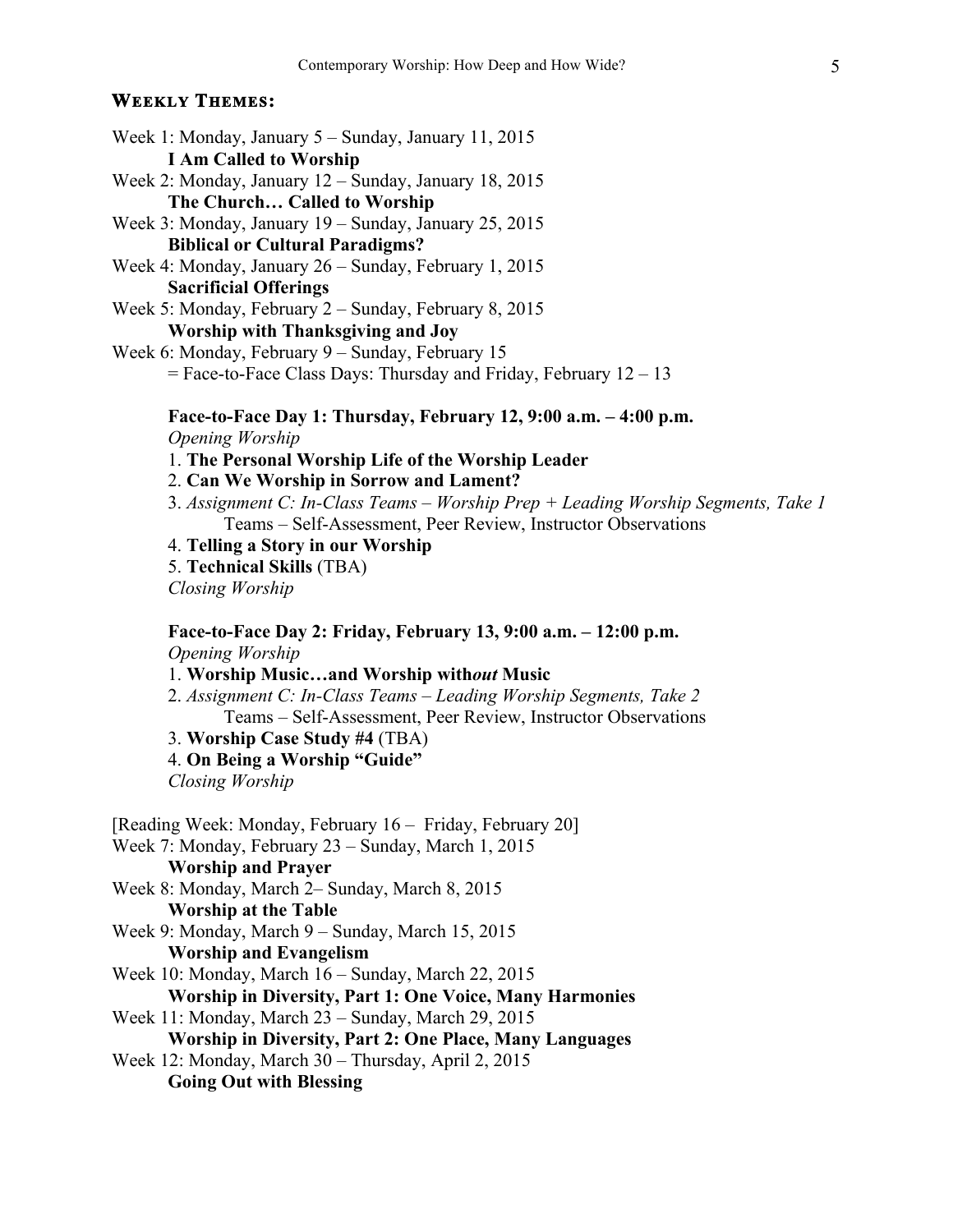| Code           | <b>Description of Graded Assignments</b>                    | Due                    | Percentage  |
|----------------|-------------------------------------------------------------|------------------------|-------------|
| A.             | Participation.                                              | See weekly             |             |
|                | Regular, thoughtful engagement in online discussions,       | schedule online.       | 10%         |
|                | peer reviews, case studies, collaborative work, as well     | Discussion             |             |
|                | as the face-to-face class interactions. Participation in    | posts by 9:00          |             |
|                | the face-to-face days is required to complete this class.   | a.m. Fridays           |             |
| V1.            | Mini-Videos: V1: Call to Worship,                           | See weekly             |             |
| V2.            | V2: Scripture Reading, and V3: Benediction.                 | schedule online.       |             |
| V3.            | 2-3 minute (max) self-video recordings of a                 |                        |             |
|                | 1. Call to Worship, 2. Scripture Reading, and a             | V1: Due Week           | Peer Review |
|                | 3. Benediction. Submit for Peer Review. Submit              | of Jan. 12             |             |
|                | revised versions later for instructor assessment, and       | V2: Due Week           | Instructor  |
|                | include these in your Learning Portfolio.                   | of Jan. 19             | Assessment  |
|                | Note: Musicians may choose to use music as their            | V3: Due Week           | 15%         |
|                | medium for V1 and V3. All students are required to do       | of Mar. 9              |             |
|                | V2. Further details for each will be posted online as       |                        |             |
|                | the course progresses.                                      |                        |             |
| <b>B.</b>      | <b>One Worship Segment with Narrative.</b>                  | <b>B1</b> : Outline:   |             |
|                | Create a thoughtful and creative 10–15-minute               | Due Week of            | Peer Review |
|                | worship segment, including slides, and all supporting       |                        |             |
|                |                                                             | Jan. 26, by            |             |
|                | materials, as well as a narrative that "tells the story" of | Friday noon.           | Instructor  |
|                | that segment of worship for that service. Submit a 1-       | <b>B2</b> : Final: Due | Assessment  |
|                | page proposed outline for Peer Review. Submit               | Week of Feb.           | 20%         |
|                | revised full form for instructor assessment, and include    | 23, by Friday          |             |
|                | in your Learning Portfolio.                                 | noon.                  |             |
| $\mathbf{C}$ . | Team-Designed Worship Segment + Philosophy of               | a. Lead                |             |
|                | (Music and) Worship                                         | Worship                | Peer Review |
|                | a. Create one 15-minute worship segment with your           | Segment:               |             |
|                | assigned team, and team-lead this during the face-to-       | Due Feb. 12-13.        | Instructor  |
|                | face class days. <b>b.</b> Draw on this experience and your | b. Philosophy          | Assessment  |
|                | other learning to formulate your Philosophy of (Music       | of Worship:            | 20%         |
|                | and) Worship. 1000–1500 words. Include this and any         | Due March 2            |             |
|                | reflections in your Learning Portfolio.                     |                        |             |
| D.             | <b>Final Project or Paper.</b>                              | a. Theme or            |             |
|                | a. In consultation with the professor, choose a Theme       | <b>Topic:</b> Due by   | Total:      |
|                | or Topic for a Project or Paper that helps to               | Feb. 11.               | 35%         |
|                | accomplish your learning goals, and ties in with your       |                        |             |
|                | specialization (CC, CW, or PS). Submit your finalized       | b. Detailed            | Detailed    |
|                | theme or topic prior to the Face-to-Face Class Days.        | <b>Outline:</b>        | Outline:    |
|                | b. Submit a Detailed Outline (1-2 pages) of your            | Due by Fri.            | Peer Review |
|                | chosen project or paper. 5%.                                | Mar. 13, noon.         | $= 5\%$ .   |
|                | c. Submit your Final Project or Paper. 30%                  |                        |             |
|                | <b>Papers:</b> 2000–2500 words, not including footnotes,    | c. Final Project       | Final       |
|                | using a minimum of 10 substantive sources.                  | or Paper: Due          | Submission: |
|                | <b>Projects:</b> 1000–word reflection paper to accompany    | by Thursday,           | Instructor  |
|                | project.                                                    | April 2, at            | Assessment  |
|                | Conform all written work to MDC Style Guide.                | noon.                  | $30\%$ .    |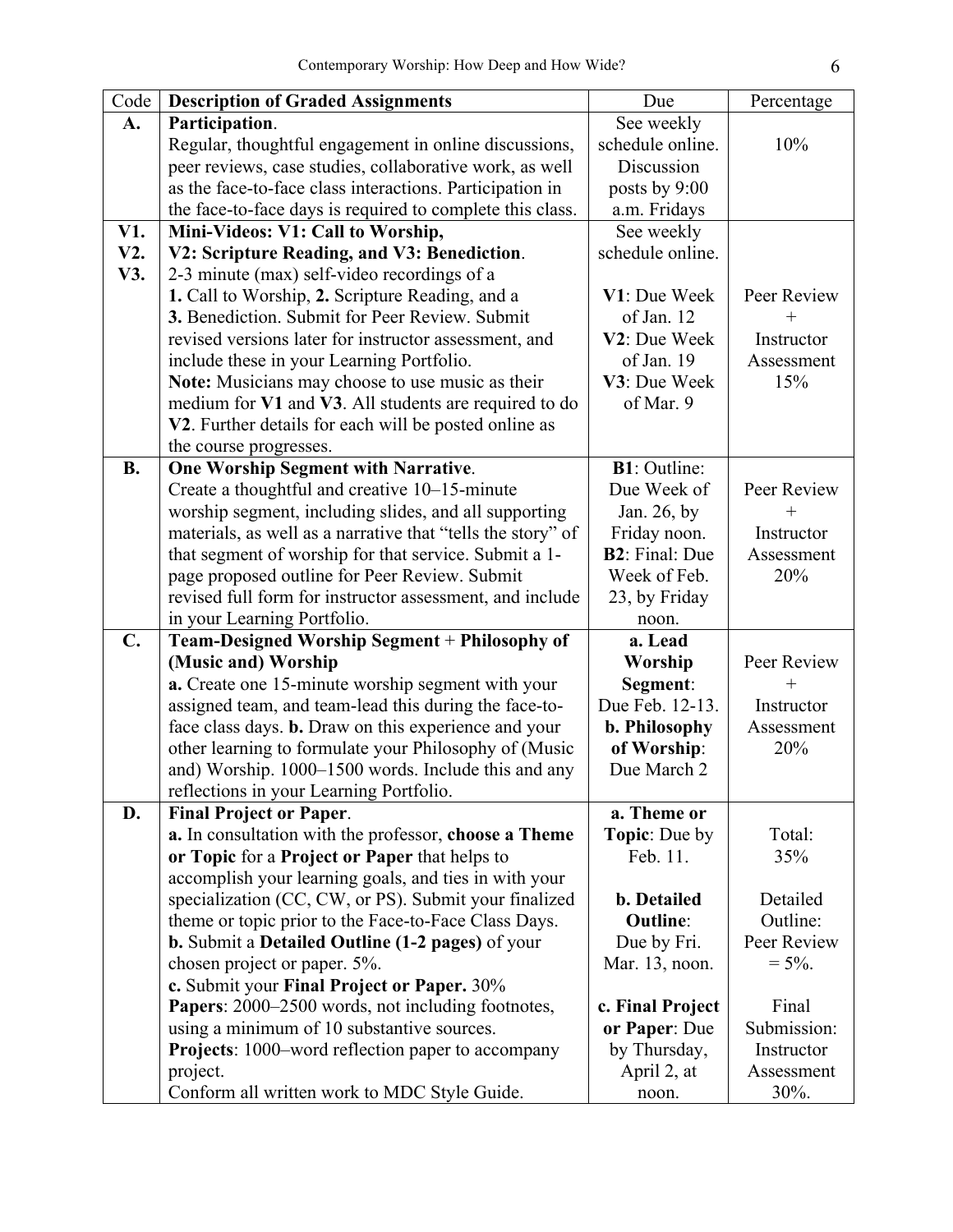# **Description of Non -Graded Assignments**

**Self-Assessment Learning Goals** . a. Set 3 –5 small learning goals that you reasonably hope to accomplish within the parameters of this class. Enter them into your Learning Portfolio. Regularly monitor how you are doing on achieving them. Provide reflection on these in the final form of your Learning Portfolio.

b. Determine one larger specific goal for your personal challenge (an item of Knowing, Doing, or Being). Where possible, focus assignments and ask questions of your reading in order to reach this goal. Email your chosen learning goals, and specific goal, to the Instructor. Enter these in your Learning Portfolio to chart and reflect on your learning progress throughout the semester.

## **Learning Portfolio.**

This is an excellent opportunity for you to set and track your learning goals, and document your development in your videos, papers and other assignments, as well as personal reflections on these. You will submit a copy of your Learning Portfolio during the semester, and at the end. This will assist you to accomplish your own goals, as well as provide you the option of using this portfolio later, beyond the conclusion of the class.

#### **Case Studies** .

You will collaborate with other students to come up with proposals or solutions to worship -leading case studies that raise problems or challenges. These should provide valuable skills and insights for your use in ongoing ministry.

#### **Reading.**

The effectiveness and value of your reading, both the assigned and the self-selected texts, should be seen in the quality of your comments and insights in discussion postings, as well as in written and presented work.

#### **Peer Reviews.**

Your thoughtful, kind, and constructive input into your fellow students will benefit both them and you, as will their responses to your own work.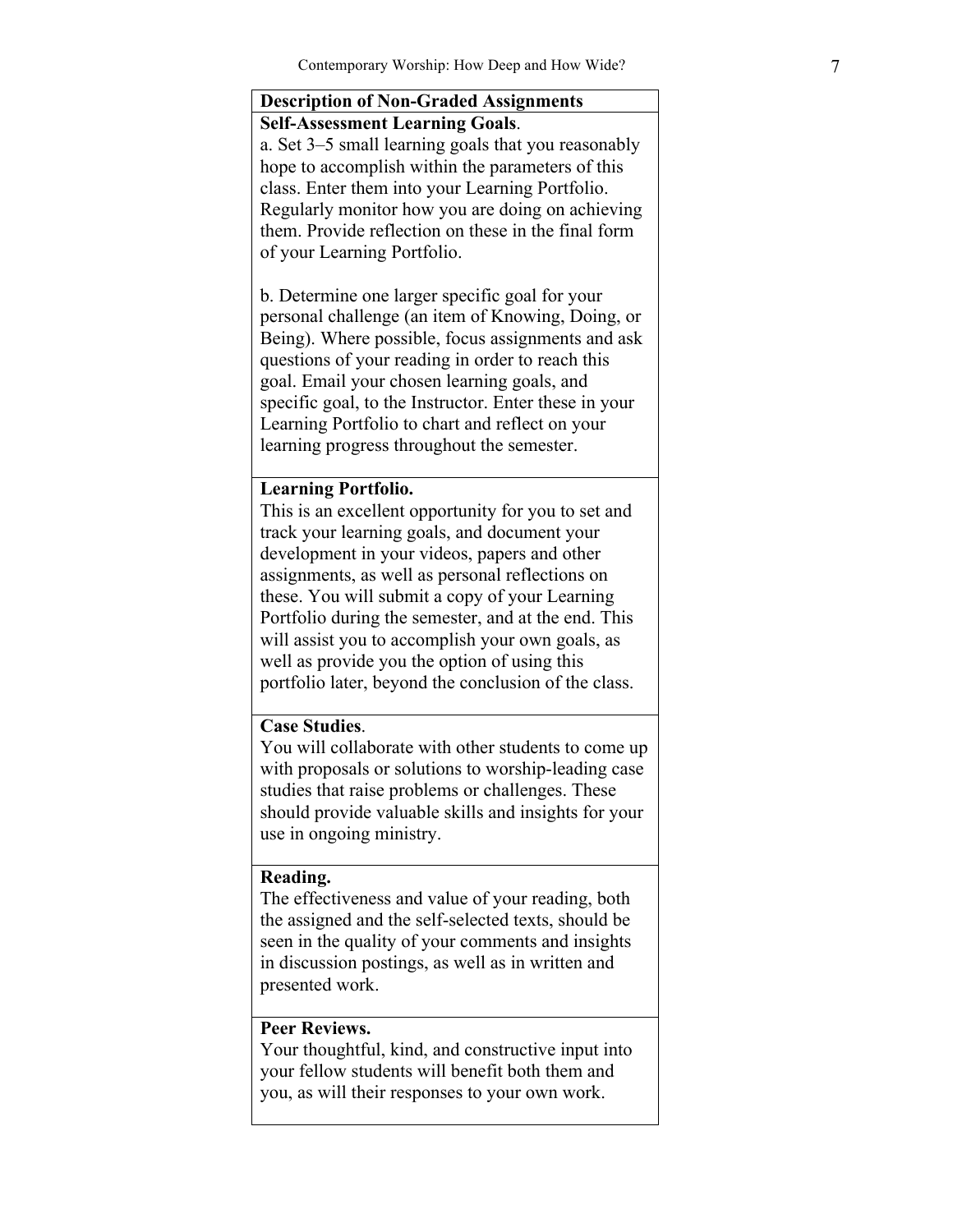#### **A Learning Community**

This class is designed to be a learning community, a place where each member of the community can grow through positive affirmation, constructive input and feedback, and active engagement with one another, with Scripture, and with ideas. These will all contribute to the ongoing development and strengthening of our faith and ministries. We come to the community as people in process, open to being challenged, shaped, and re-shaped through our mutual learning experience. As professor, it is my responsibility to empower each class member as a learner by treating each student with respect and dignity. Although I am also a fellow learner in this community, as professor, I will offer information, reflection, experience, assignments, and questions for us to reflect on together. I welcome the responsibility and opportunity to give thoughtful evaluation and feedback to your work, as you offer it to the class and through other written or presented forms, so that your growth through this class can be maximized as a result of our collaboration. I will provide timely opportunities for you to give feedback on the class overall, and, where possible, will try to address concerns. As a responsible member of our learning community, you will be expected to commit yourself to the class throughout the semester that we are together. This means not only that you will endeavor to treat all members of our class with respect and dignity, but that each week you will be prepared to fully engage in and with the class. Your online and physical attendance is required as your presence is necessary for our community (our class) to function at an optimal level.

Assignments are to be handed in on time and in good order. Late assignments will be docked at the rate of 5% for each day late (with each assignment counted as 100%). If you encounter unexpected circumstances that make it impossible to complete an assignment on time, it is your responsibility to contact me to request an extension *before* the due date.

I welcome connections with each of you. Please feel free to make an appointment, either in person or online, if this would aid your learning experience in any way.

#### **Statement on Academic Honesty**

Academic dishonesty is a serious offence that may take any number of forms, including plagiarism, the submission of work that is not one's own or for which previous credit has been obtained, and/or unauthorized collaboration with other students. Academic dishonesty can result in severe consequences, e.g., failure of the assignment, failure of the course, a notation on one's academic transcript, and/or suspension or expulsion from the College. Students are responsible for understanding what constitutes academic dishonesty. Please refer to the Divinity College Statement on Academic Honesty ~ http://www.mcmasterdivinity.ca/programs/rules-regulations.

#### **Gender Inclusive Language**

McMaster Divinity College uses inclusive language for human beings in worship services, student written materials, and all of its publications. In reference to biblical texts, the integrity of the original expressions and the names of God should be respected. The NRSV and TNIV are examples of the use of inclusive language for human beings. It is expected that inclusive language will be used in chapel services and all MDC assignments.

#### **Style**

All stylistic considerations (including but not limited to questions of formatting, footnotes, and bibliographic references) must conform to the McMaster Divinity College Style Guidelines for Essays and Theses

http://www.mcmasterdivinity.ca/sites/default/files/documents/MDCStyleGuide.pdf